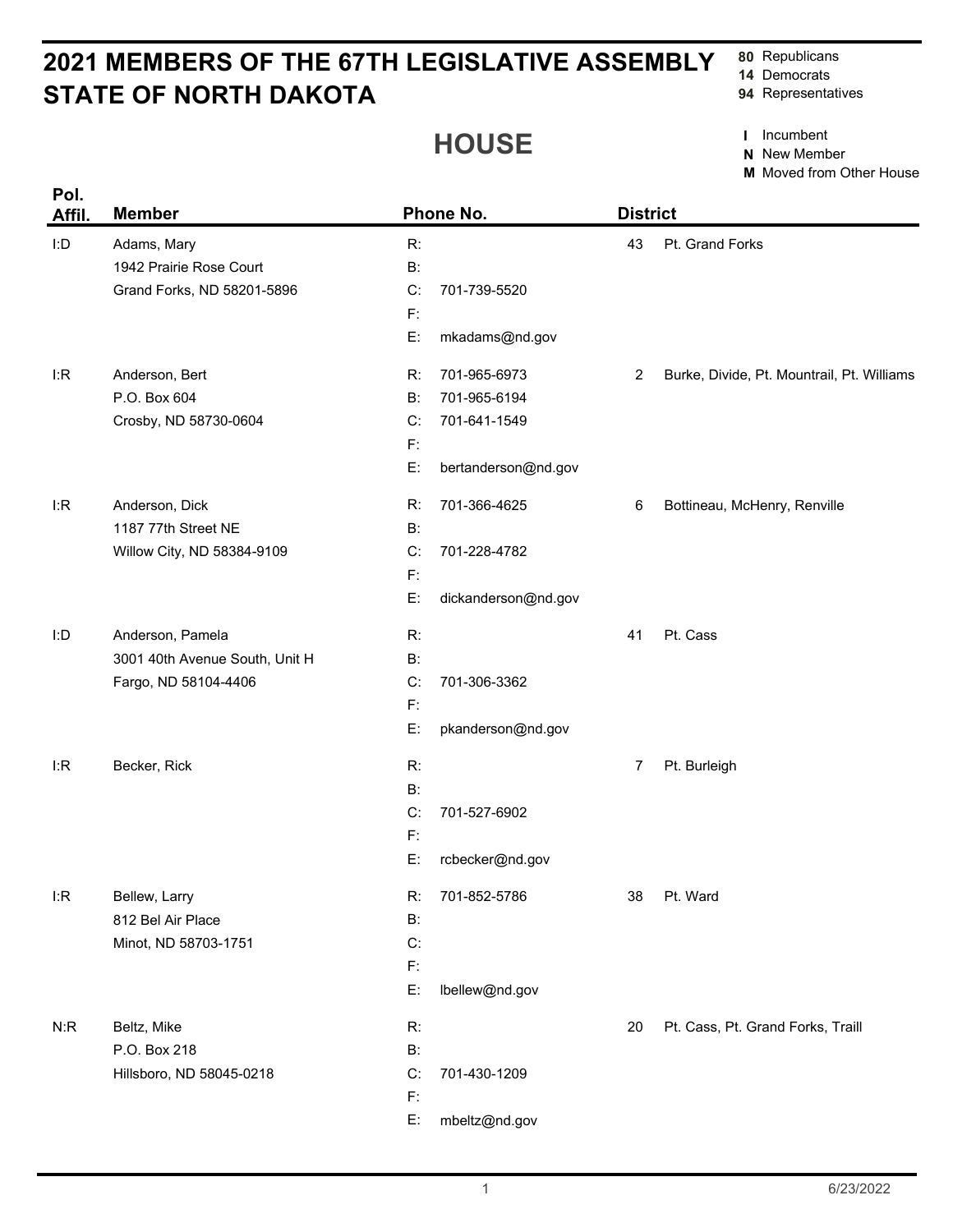| Pol.<br>Affil. | <b>Member</b>                                                        |                                             | Phone No.                                                           | <b>District</b>  |                                                                   |
|----------------|----------------------------------------------------------------------|---------------------------------------------|---------------------------------------------------------------------|------------------|-------------------------------------------------------------------|
| I:D            | Boe, Tracy<br>5125 89th Street<br>Mylo, ND 58353-9438                | R:<br>B:<br>C:<br>$F$ :                     | 701-656-3427<br>701-477-4005                                        | $\boldsymbol{9}$ | Rolette                                                           |
| I:R            | Bosch, Glenn<br>4117 Downing Street<br>Bismarck, ND 58504-8848       | E:<br>R:<br>B:<br>C:<br>$\mathsf{F}$<br>E:  | tboe@nd.gov<br>701-226-1886<br>gdbosch@nd.gov                       | 30               | Pt. Burleigh                                                      |
| I:D            | Boschee, Joshua A.<br>517 First Street North<br>Fargo, ND 58102-4540 | R:<br>B:<br>C:<br>$\mathsf{F}$<br>E:        | 701-367-3513<br>701-367-3513<br>jboschee@nd.gov                     | 44               | Pt. Cass                                                          |
| I:R            | Brandenburg, Mike<br>8044 County Road 34<br>Edgeley, ND 58433-9761   | R:<br>B:<br>C:<br>$\mathsf{F}$<br>E:        | 701-493-2915<br>701-493-2915<br>701-709-0237<br>mbrandenburg@nd.gov | 28               | Pt. Burleigh, Pt. Dickey, Emmons, Pt.<br>LaMoure, Logan, McIntosh |
| I:D            | Buffalo, Ruth<br>P.O. Box 9763<br>Fargo, ND 58106-9763               | R:<br>B:<br>C:<br>$\mathsf{F}$<br>E:        | 701-491-8175<br>rbuffalo@nd.gov                                     | 27               | Pt. Cass                                                          |
| N:R            | Christensen, Cole<br>P.O. Box 176<br>Rogers, ND 58479-0176           | R:<br>$B$ :<br>C:<br>$\mathsf{F}$<br>E:     | 701-659-1776<br>colechristensen@nd.gov                              | 24               | Barnes, Pt. Cass, Pt. Ransom                                      |
| N:R            | Cory, Claire<br>902 Shakespeare Road<br>Grand Forks, ND 58203-2033   | R:<br><b>B:</b><br>C:<br>$\mathsf{F}$<br>E: | 701-213-6553<br>clairecory@nd.gov                                   | 42               | Pt. Grand Forks                                                   |
| I:R            | Damschen, Chuck<br>9461 80th Street NE<br>Hampden, ND 58338-9351     | R:<br><b>B:</b><br>C:<br>$\mathsf{F}$<br>E: | 701-868-3281<br>701-370-1758<br>cdamschen@nd.gov                    | 10               | Cavalier, Pembina, Pt. Walsh                                      |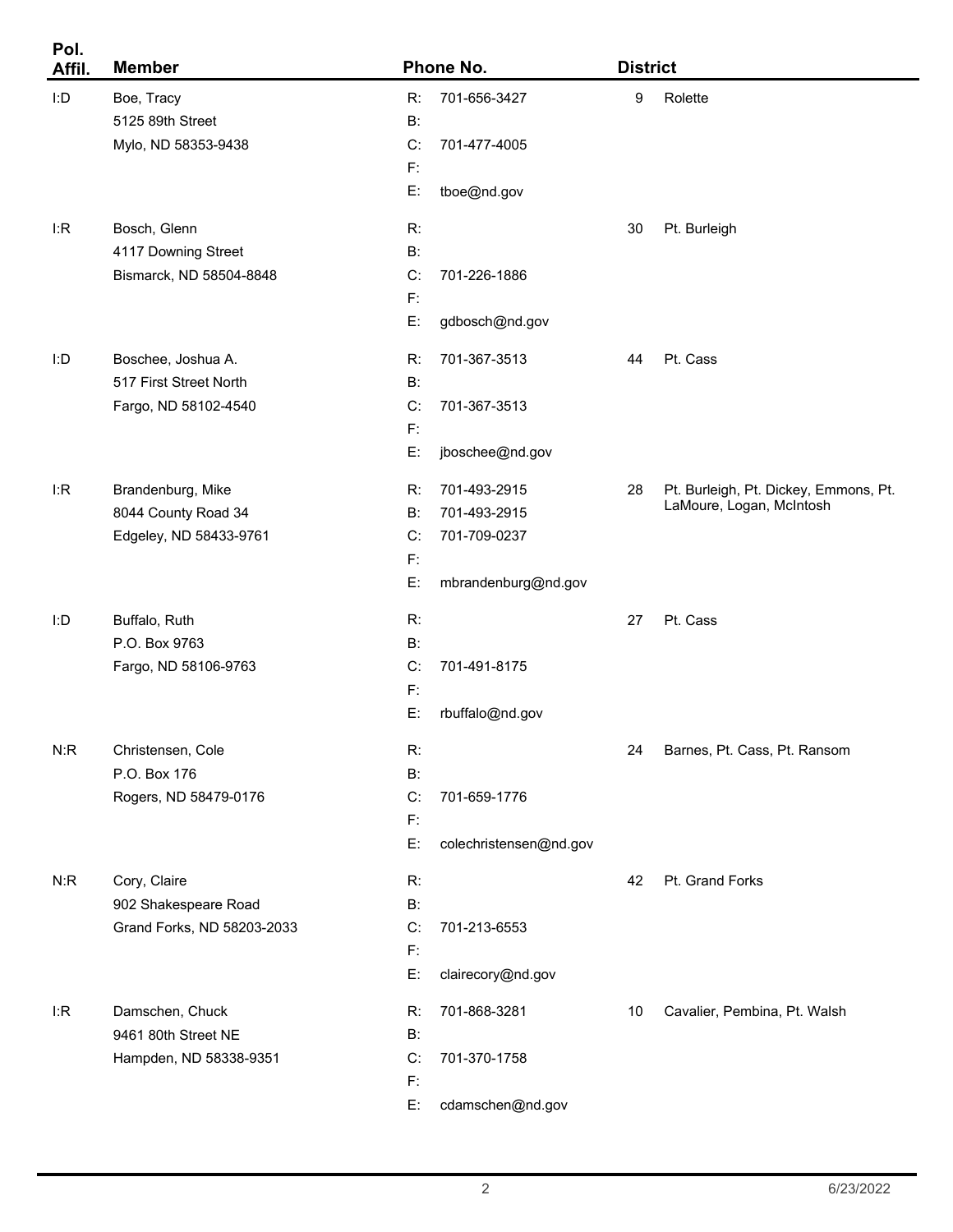| Pol.<br>Affil. | <b>Member</b>            |              | Phone No.         | <b>District</b> |                                         |
|----------------|--------------------------|--------------|-------------------|-----------------|-----------------------------------------|
| I:R            | Delzer, Jeff             | R:           | 701-442-5435      | 8               | Pt. Burleigh, Pt. McLean                |
|                | 2919 Fifth Street NW     | <b>B</b> :   |                   |                 |                                         |
|                | Underwood, ND 58576-9603 | C:           |                   |                 |                                         |
|                |                          | $F$ :        |                   |                 |                                         |
|                |                          | E:           | jdelzer@nd.gov    |                 |                                         |
| I:R            | Devlin, Bill             | R:           | 701-524-2303      | 23              | Pt. Benson, Eddy, Griggs, Nelson,       |
|                | P.O. Box 505             | B:           |                   |                 | Steele                                  |
|                | Finley, ND 58230-0505    | C:           |                   |                 |                                         |
|                |                          | $\mathsf{F}$ |                   |                 |                                         |
|                |                          | E:           | bdevlin@nd.gov    |                 |                                         |
| I:D            | Dobervich, Gretchen      | R:           |                   | 11              | Pt. Cass                                |
|                | 1625 23rd Street South   | B:           |                   |                 |                                         |
|                | Fargo, ND 58103-3722     | C:           | 701-361-5627      |                 |                                         |
|                |                          | $\mathsf{F}$ |                   |                 |                                         |
|                |                          | E:           | gdobervich@nd.gov |                 |                                         |
| I:R            | Dockter, Jason           | R:           | 701-214-0486      | 7               | Pt. Burleigh                            |
|                | 2025 Pebbleview Loop     | <b>B</b> :   | 701-258-9848      |                 |                                         |
|                | Bismarck, ND 58503-1277  | C:           | 701-214-0486      |                 |                                         |
|                |                          | F.           | 701-258-1011      |                 |                                         |
|                |                          | E:           | jddockter@nd.gov  |                 |                                         |
| N:R            | Eckert, Robb             | R:           |                   | 47              | Pt. Burleigh                            |
|                |                          | B:           |                   |                 |                                         |
|                |                          | C:           | 701-220-3425      |                 |                                         |
|                |                          | F:           |                   |                 |                                         |
|                |                          | E:           | reckert@nd.gov    |                 |                                         |
| I:R            | Ertelt, Sebastian        | R:           | 701-683-2194      | 26              | Pt. Dickey, Pt. Ransom, Pt. Richland,   |
|                | P.O. Box 63              | B:           |                   |                 | Sargent                                 |
|                | Gwinner, ND 58040-0063   | C:           |                   |                 |                                         |
|                |                          | $F$ :        |                   |                 |                                         |
|                |                          | E:           | sertelt@nd.gov    |                 |                                         |
| l:R            | Fegley, Clayton          | R:           | 701-453-3151      | 4               | Pt. Dunn, Pt. McKenzie, Pt. McLean, Pt. |
|                | 10801 240th Street NW    | B:           | 701-453-3621      |                 | Mercer, Pt. Mountrail, Pt. Ward         |
|                | Berthold, ND 58718-9619  | C:           | 701-263-1442      |                 |                                         |
|                |                          | $\mathsf{F}$ |                   |                 |                                         |
|                |                          | E:           | cfegley@nd.gov    |                 |                                         |
| l:R            | Fisher, Jay              | R:           | 701-852-6755      | $\sqrt{5}$      | Pt. Ward                                |
|                | 1828 15th Street SW      | B:           |                   |                 |                                         |
|                | Minot, ND 58701-6159     | C:           |                   |                 |                                         |
|                |                          | $\mathsf{F}$ |                   |                 |                                         |
|                |                          | E:           | jayfisher@nd.gov  |                 |                                         |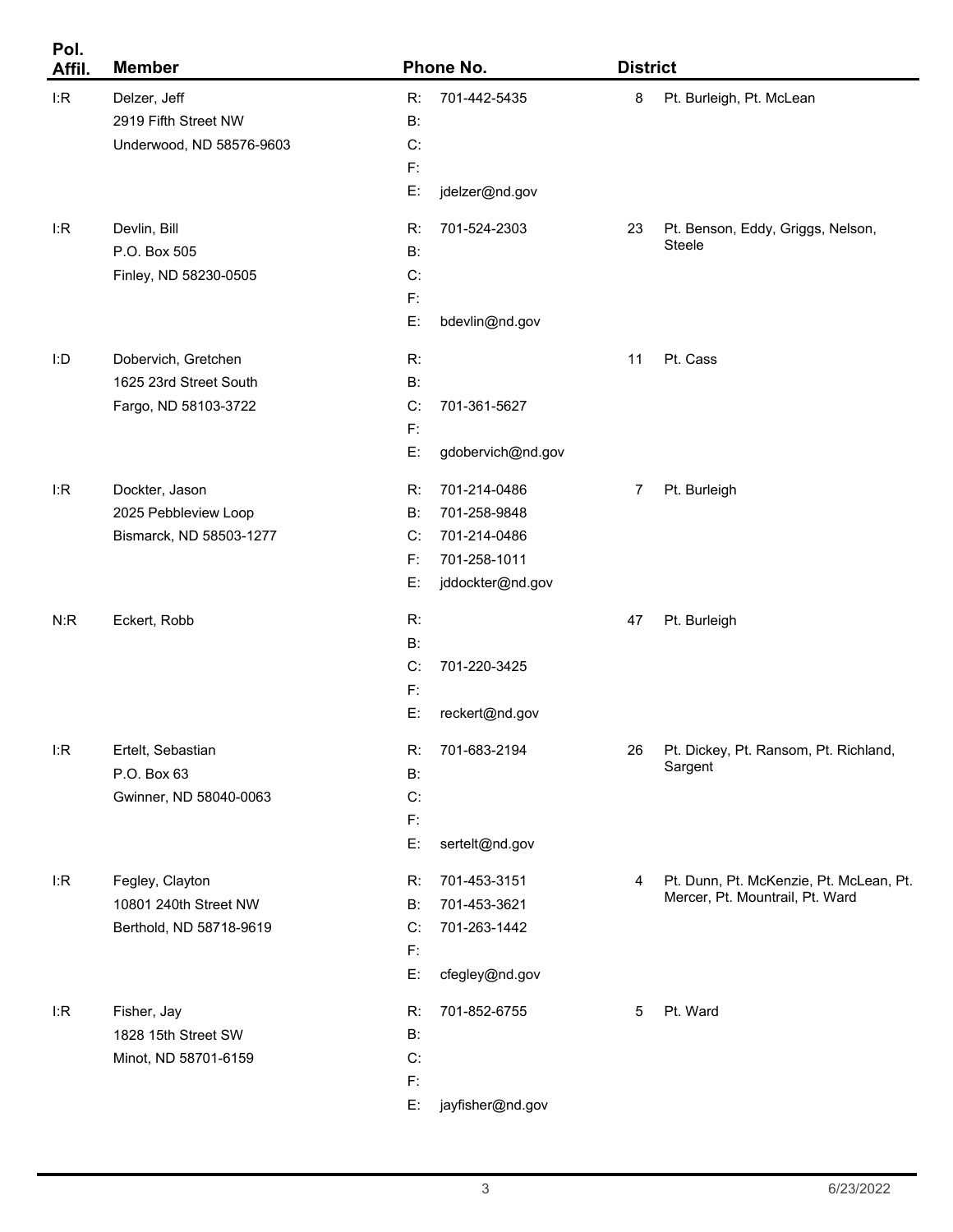| Pol.<br>Affil. | <b>Member</b>             |           | Phone No.          | <b>District</b> |                                          |
|----------------|---------------------------|-----------|--------------------|-----------------|------------------------------------------|
| I:D            | Guggisberg, Ron           | R:        |                    | 11              | Pt. Cass                                 |
|                | 1621 17th Street South    | $B$ :     |                    |                 |                                          |
|                | Fargo, ND 58103-4027      | C:        | 701-367-2478       |                 |                                          |
|                |                           | F:        |                    |                 |                                          |
|                |                           | E:        | rguggisberg@nd.gov |                 |                                          |
| I:D            | Hager, LaurieBeth         | R:        | 701-280-2535       | 21              | Pt. Cass                                 |
|                | 920 Ninth Street South    | B:        | 701-280-2535       |                 |                                          |
|                | Fargo, ND 58103-3146      | C:        | 701-371-1407       |                 |                                          |
|                |                           | F:        |                    |                 |                                          |
|                |                           | E:        | Ibhager@nd.gov     |                 |                                          |
| N:R            | Hagert, Jared C.          | R:        |                    | 20              | Pt. Cass, Pt. Grand Forks, Traill        |
|                | 948 27th Street NE        | $B$ :     |                    |                 |                                          |
|                | Emerado, ND 58228-9744    | C:        | 218-779-8691       |                 |                                          |
|                |                           | F:        |                    |                 |                                          |
|                |                           | E:        | jhagert@nd.gov     |                 |                                          |
| I:D            | Hanson, Karla Rose        | R:        |                    | 44              | Pt. Cass                                 |
|                | 1114 Fifth Street North   | $B$ :     |                    |                 |                                          |
|                | Fargo, ND 58102-3713      | C:        | 701-793-9181       |                 |                                          |
|                |                           | F:        |                    |                 |                                          |
|                |                           | E:        | krhanson@nd.gov    |                 |                                          |
| l:R            | Hatlestad, Patrick        | R:        | 701-577-6656       | $\mathbf{1}$    | Pt. Williams                             |
|                | P.O. Box 1342             | B:        |                    |                 |                                          |
|                | Williston, ND 58802-1342  | C:        | 701-770-8899       |                 |                                          |
|                |                           | F:        |                    |                 |                                          |
|                |                           | E:        | phatlestad@nd.gov  |                 |                                          |
| N:R            | Hauck, Dori               | R:        |                    | 36              | Pt. Dunn, Pt. Hettinger, Pt. Morton, Pt. |
|                | 2461 81st Avenue SW       | <b>B:</b> |                    |                 | <b>Stark</b>                             |
|                | Hebron, ND 58638-9510     | C:        | 218-790-1345       |                 |                                          |
|                |                           | F:        |                    |                 |                                          |
|                |                           | E:        | dorihauck@nd.gov   |                 |                                          |
| I:R            | Headland, Craig           | R:        | 701-489-3184       | 29              | Foster, Pt. LaMoure, Pt. Stutsman        |
|                | 4950 92nd Avenue SE       | B:        |                    |                 |                                          |
|                | Montpelier, ND 58472-9630 | C:        |                    |                 |                                          |
|                |                           | $F$ :     |                    |                 |                                          |
|                |                           | E:        | cheadland@nd.gov   |                 |                                          |
| I:R            | Heinert, Pat D.           | R:        | 701-222-1354       | 32              | Pt. Burleigh                             |
|                | 1501 Eastwood Street      | B:        |                    |                 |                                          |
|                | Bismarck, ND 58504-6230   | C:        |                    |                 |                                          |
|                |                           | F:        |                    |                 |                                          |
|                |                           | E:        | pdheinert@nd.gov   |                 |                                          |

۰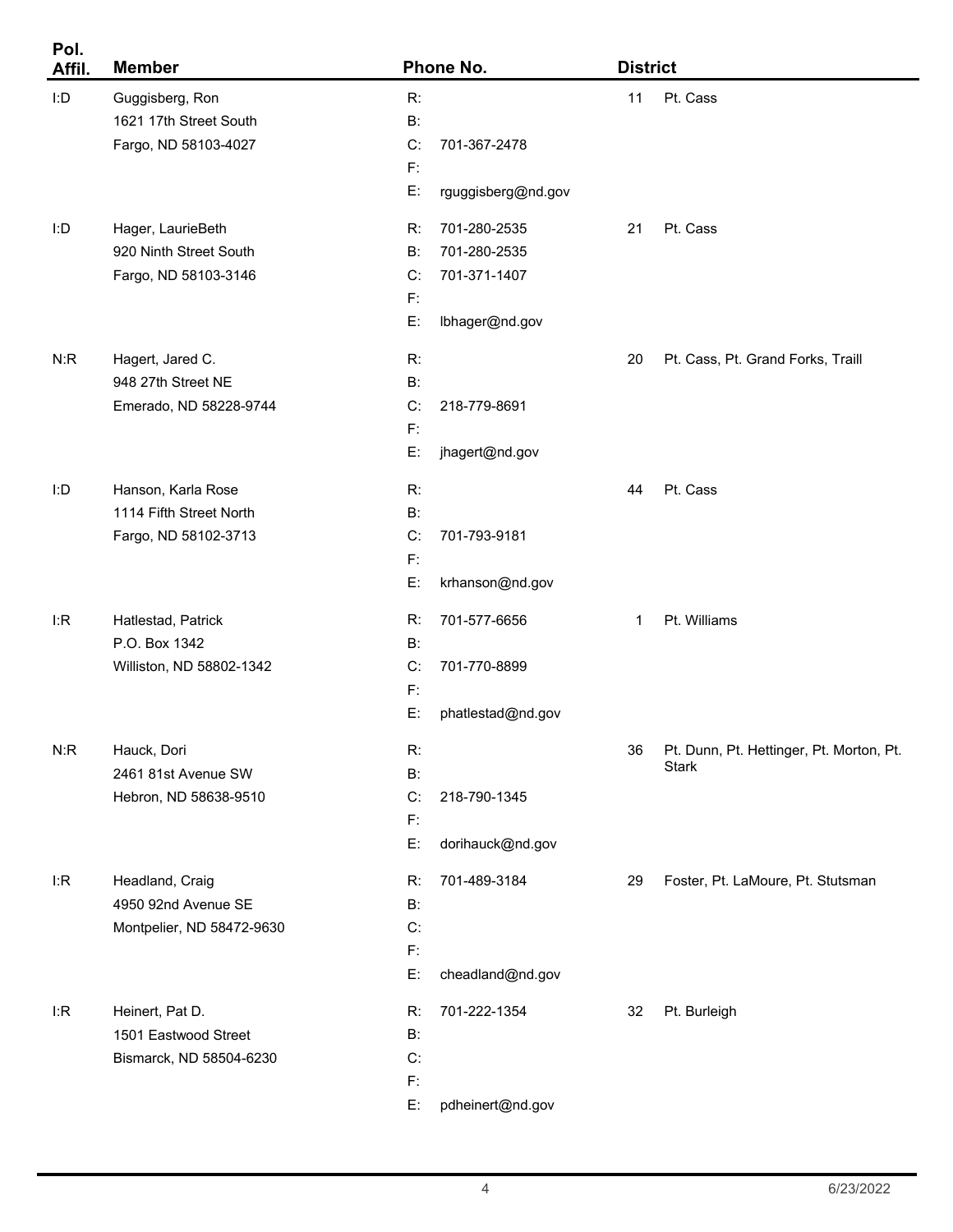| Pol.<br>Affil. | <b>Member</b>              |           | Phone No.           |    | <b>District</b>                                                            |  |  |
|----------------|----------------------------|-----------|---------------------|----|----------------------------------------------------------------------------|--|--|
| I:R            | Hoverson, Jeff A.          | R:        |                     | 3  | Pt. Ward                                                                   |  |  |
|                | 1300 72nd Street SE        | <b>B:</b> |                     |    |                                                                            |  |  |
|                | Minot, ND 58701-9377       | C:        | 701-340-8237        |    |                                                                            |  |  |
|                |                            | F:        |                     |    |                                                                            |  |  |
|                |                            | E:        | jahoverson@nd.gov   |    |                                                                            |  |  |
| I:R            | Howe, Michael              | R:        |                     | 22 | Pt. Cass                                                                   |  |  |
|                | P.O. Box 547               | <b>B:</b> |                     |    |                                                                            |  |  |
|                | Casselton, ND 58012-0547   | C:        |                     |    |                                                                            |  |  |
|                |                            | F:        |                     |    |                                                                            |  |  |
|                |                            | E:        | mchowe@nd.gov       |    |                                                                            |  |  |
| N:D            | Ista, Zachary              | R:        |                     | 43 | Pt. Grand Forks                                                            |  |  |
|                | 3850 15th Avenue South     | <b>B:</b> |                     |    |                                                                            |  |  |
|                | Grand Forks, ND 58201-3727 | C:        | 701-361-6671        |    |                                                                            |  |  |
|                |                            | F:        |                     |    |                                                                            |  |  |
|                |                            | E:        | zmista@nd.gov       |    |                                                                            |  |  |
| l:R            | Johnson, Dennis            | R:        | 701-662-4998        | 15 | Ramsey, Towner                                                             |  |  |
|                | 4518 Highway 20 South      | <b>B:</b> | 701-739-9328        |    |                                                                            |  |  |
|                | Devils Lake, ND 58301-8518 | C:        | 701-739-9328        |    |                                                                            |  |  |
|                |                            | F:        |                     |    |                                                                            |  |  |
|                |                            | E:        | djohnson@nd.gov     |    |                                                                            |  |  |
| I:R            | Johnson, Mary              | R:        |                     | 45 | Pt. Cass                                                                   |  |  |
|                | 210 35th Avenue North, #12 | <b>B:</b> |                     |    |                                                                            |  |  |
|                | Fargo, ND 58102-1167       | C:        | 701-306-2037        |    |                                                                            |  |  |
|                |                            | F:        |                     |    |                                                                            |  |  |
|                |                            | E:        | marycjohnson@nd.gov |    |                                                                            |  |  |
| I:R            | Jones, Terry B.            | R:        |                     | 4  | Pt. Dunn, Pt. McKenzie, Pt. McLean, Pt.<br>Mercer, Pt. Mountrail, Pt. Ward |  |  |
|                | P.O. Box 1964              | <b>B:</b> |                     |    |                                                                            |  |  |
|                | New Town, ND 58763-1964    | C:        | 701-627-3397        |    |                                                                            |  |  |
|                |                            | F:        | 701-627-3396        |    |                                                                            |  |  |
|                |                            | E:        | tbjones@nd.gov      |    |                                                                            |  |  |
| I:R            | Kading, Tom                | R:        |                     | 45 | Pt. Cass                                                                   |  |  |
|                | 7205 County Road 31        | <b>B:</b> |                     |    |                                                                            |  |  |
|                | Fargo, ND 58102-6117       | C:        | 701-639-4849        |    |                                                                            |  |  |
|                |                            | F:        |                     |    |                                                                            |  |  |
|                |                            | E:        | tkading@nd.gov      |    |                                                                            |  |  |
| I:R            | Karls, Karen               | R:        | 701-258-6836        | 35 | Pt. Burleigh                                                               |  |  |
|                | 2112 Senate Drive          | <b>B:</b> |                     |    |                                                                            |  |  |
|                | Bismarck, ND 58501-1978    | C:        |                     |    |                                                                            |  |  |
|                |                            | F:        |                     |    |                                                                            |  |  |
|                |                            | E:        | kkarls@nd.gov       |    |                                                                            |  |  |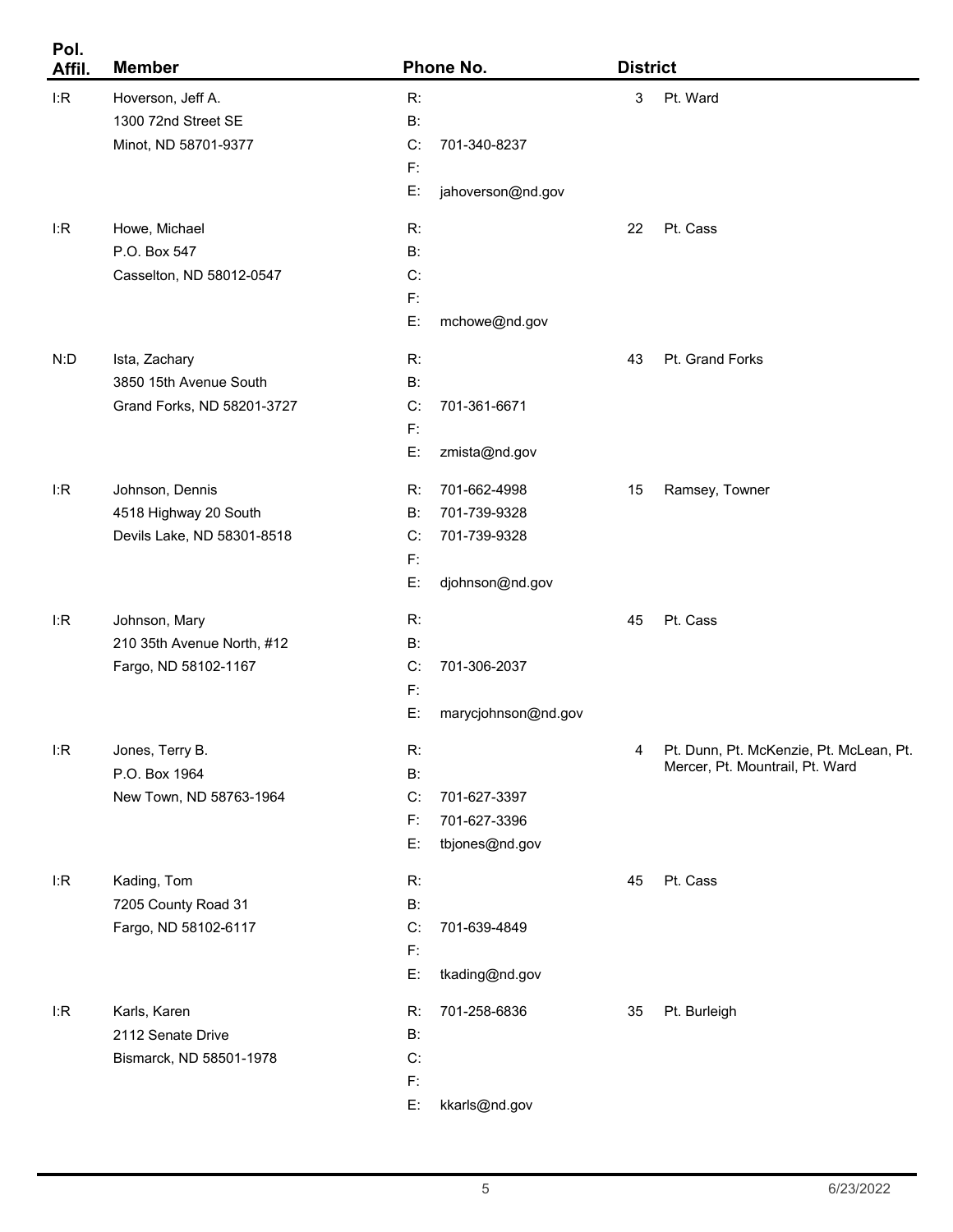| Pol.<br>Affil. | <b>Member</b>              |                | Phone No.         | <b>District</b> |                                    |
|----------------|----------------------------|----------------|-------------------|-----------------|------------------------------------|
| I:R            | Kasper, Jim                | R:             | 701-799-9000      | 46              | Pt. Cass                           |
|                | P.O. Box 9016              | B:             | 701-232-6250      |                 |                                    |
|                | Fargo, ND 58106-9016       | C:             | 701-799-9000      |                 |                                    |
|                |                            | F:             | 701-232-0796      |                 |                                    |
|                |                            | E:             | jkasper@nd.gov    |                 |                                    |
| l:R            | Kempenich, Keith           | R:             | 701-523-3858      | 39              | Adams, Billings, Bowman, Pt. Dunn, |
|                | 9005 151st Avenue SW       | B:             |                   |                 | Golden Valley, Pt. McKenzie, Slope |
|                | Bowman, ND 58623-8857      | C:             | 701-523-2273      |                 |                                    |
|                |                            | $\mathsf{F}$   |                   |                 |                                    |
|                |                            | E:             | kkempenich@nd.gov |                 |                                    |
| l:R            | Kiefert, Dwight            | R:             | 701-845-0760      | 24              | Barnes, Pt. Cass, Pt. Ransom       |
|                | 3707 115th Avenue SE       | B:             |                   |                 |                                    |
|                | Valley City, ND 58072-9312 | C:             | 701-490-0443      |                 |                                    |
|                |                            | F:             |                   |                 |                                    |
|                |                            | E:             | dhkiefert@nd.gov  |                 |                                    |
| l:R            | Klemin, Lawrence R.        | R:             | 701-222-2577      | 47              | Pt. Burleigh                       |
|                | 3929 Valley Drive          | B:             |                   |                 |                                    |
|                | Bismarck, ND 58503-1729    | C:             | 701-471-5802      |                 |                                    |
|                |                            | F:             |                   |                 |                                    |
|                |                            | E:             | Iklemin@nd.gov    |                 |                                    |
| l:R            | Koppelman, Ben             | R:             |                   | 16              | Pt. Cass                           |
|                | 2223 10th Court West       | B:             |                   |                 |                                    |
|                | West Fargo, ND 58078-8529  | C:             | 701-491-0665      |                 |                                    |
|                |                            | F:             |                   |                 |                                    |
|                |                            | E:             | bkoppelman@nd.gov |                 |                                    |
| l:R            | Koppelman, Kim             | R:             | 701-282-9267      | 13              | Pt. Cass                           |
|                | 513 First Avenue NW        | <b>B:</b>      | 701-492-7317      |                 |                                    |
|                | West Fargo, ND 58078-1101  | C:             |                   |                 |                                    |
|                |                            | $\mathsf{F}$ : | 701-282-9267      |                 |                                    |
|                |                            | E:             | kkoppelman@nd.gov |                 |                                    |
| l:R            | Kreidt, Gary               | R:             | 701-843-7074      | 33              | Pt. Mercer, Pt. Morton, Oliver     |
|                | 3892 County Road 86        | <b>B:</b>      |                   |                 |                                    |
|                | New Salem, ND 58563-9406   | C:             | 701-226-2169      |                 |                                    |
|                |                            | $\mathsf{F}$   |                   |                 |                                    |
|                |                            | E:             | gkreidt@nd.gov    |                 |                                    |
| l:R            | Lefor, Mike                | R:             |                   | 37              | Pt. Stark                          |
|                | P.O. Box 564               | <b>B:</b>      |                   |                 |                                    |
|                | Dickinson, ND 58602-0564   | C:             | 701-290-0539      |                 |                                    |
|                |                            | $\mathsf{F}$   |                   |                 |                                    |
|                |                            | E:             | mlefor@nd.gov     |                 |                                    |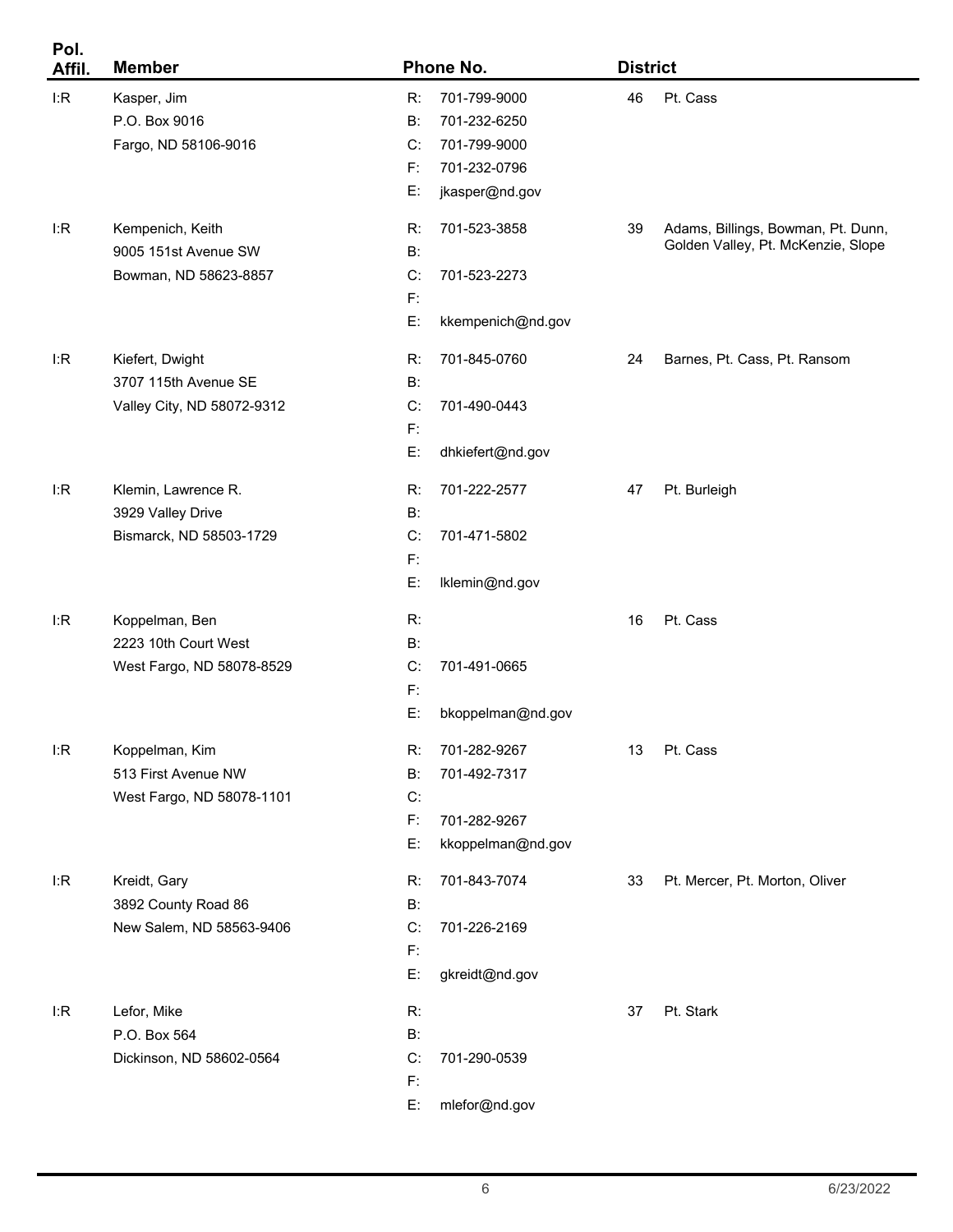| Pol.<br>Affil. | <b>Member</b>              |              | Phone No.         | <b>District</b> |                                            |
|----------------|----------------------------|--------------|-------------------|-----------------|--------------------------------------------|
| I:R            | Longmuir, Donald           | R:           | 701-628-2617      | $\overline{2}$  | Burke, Divide, Pt. Mountrail, Pt. Williams |
|                | P.O. Box 1191              | B:           |                   |                 |                                            |
|                | Stanley, ND 58784-1191     | C:           | 701-629-1632      |                 |                                            |
|                |                            | F:           |                   |                 |                                            |
|                |                            | E:           | dlongmuir@nd.gov  |                 |                                            |
| I:R            | Louser, Scott              | R:           |                   | 5               | Pt. Ward                                   |
|                | 1718 Birch Place SW        | $B$ :        | 701-852-8151      |                 |                                            |
|                | Minot, ND 58701-7097       | C:           | 701-833-8489      |                 |                                            |
|                |                            | F:           |                   |                 |                                            |
|                |                            | E:           | sclouser@nd.gov   |                 |                                            |
| I:R            | Magrum, Jeffery J.         | R:           |                   | 28              | Pt. Burleigh, Pt. Dickey, Emmons, Pt.      |
|                | P.O. Box 467               | $B$ :        |                   |                 | LaMoure, Logan, McIntosh                   |
|                | Hazelton, ND 58544-0467    | C:           | 701-321-2224      |                 |                                            |
|                |                            | F:           |                   |                 |                                            |
|                |                            | E:           | jmagrum@nd.gov    |                 |                                            |
| I:R            | Marschall, Andrew          | R:           |                   | 16              | Pt. Cass                                   |
|                | 2106 10th Street West      | <b>B:</b>    |                   |                 |                                            |
|                | West Fargo, ND 58078-3213  | C:           |                   |                 |                                            |
|                |                            | F:           |                   |                 |                                            |
|                |                            | E:           | amarschall@nd.gov |                 |                                            |
| I:R            | Martinson, Bob             | R:           | 701-223-0835      | 35              | Pt. Burleigh                               |
|                | 2749 Pacific Avenue        | B:           |                   |                 |                                            |
|                | Bismarck, ND 58501-2513    | C:           |                   |                 |                                            |
|                |                            | $\mathsf{F}$ |                   |                 |                                            |
|                |                            | E:           | bmartinson@nd.gov |                 |                                            |
| I:R            | Meier, Lisa                | R:           | 701-255-4166      | 32              | Pt. Burleigh                               |
|                | 1713 South Third Street    | B:           | 701-202-7126      |                 |                                            |
|                | Bismarck, ND 58504-7114    | C:           | 701-202-7126      |                 |                                            |
|                |                            | $\mathsf{F}$ |                   |                 |                                            |
|                |                            | E:           | Imeier@nd.gov     |                 |                                            |
| I:D            | Mitskog, Alisa             | R:           | 701-642-9023      | 25              | Pt. Cass, Pt. Richland                     |
|                | 1504 Oakwood Avenue        | B:           | 701-642-6444      |                 |                                            |
|                | Wahpeton, ND 58075-3553    | C:           |                   |                 |                                            |
|                |                            | $\mathsf{F}$ |                   |                 |                                            |
|                |                            | E:           | amitskog@nd.gov   |                 |                                            |
| I:D            | Mock, Corey                | R:           |                   | 18              | Pt. Grand Forks                            |
|                | P.O. Box 12542             | B:           |                   |                 |                                            |
|                | Grand Forks, ND 58208-2542 | C:           | 701-732-0085      |                 |                                            |
|                |                            | $\mathsf{F}$ |                   |                 |                                            |
|                |                            | E:           | crmock@nd.gov     |                 |                                            |
|                |                            |              |                   |                 |                                            |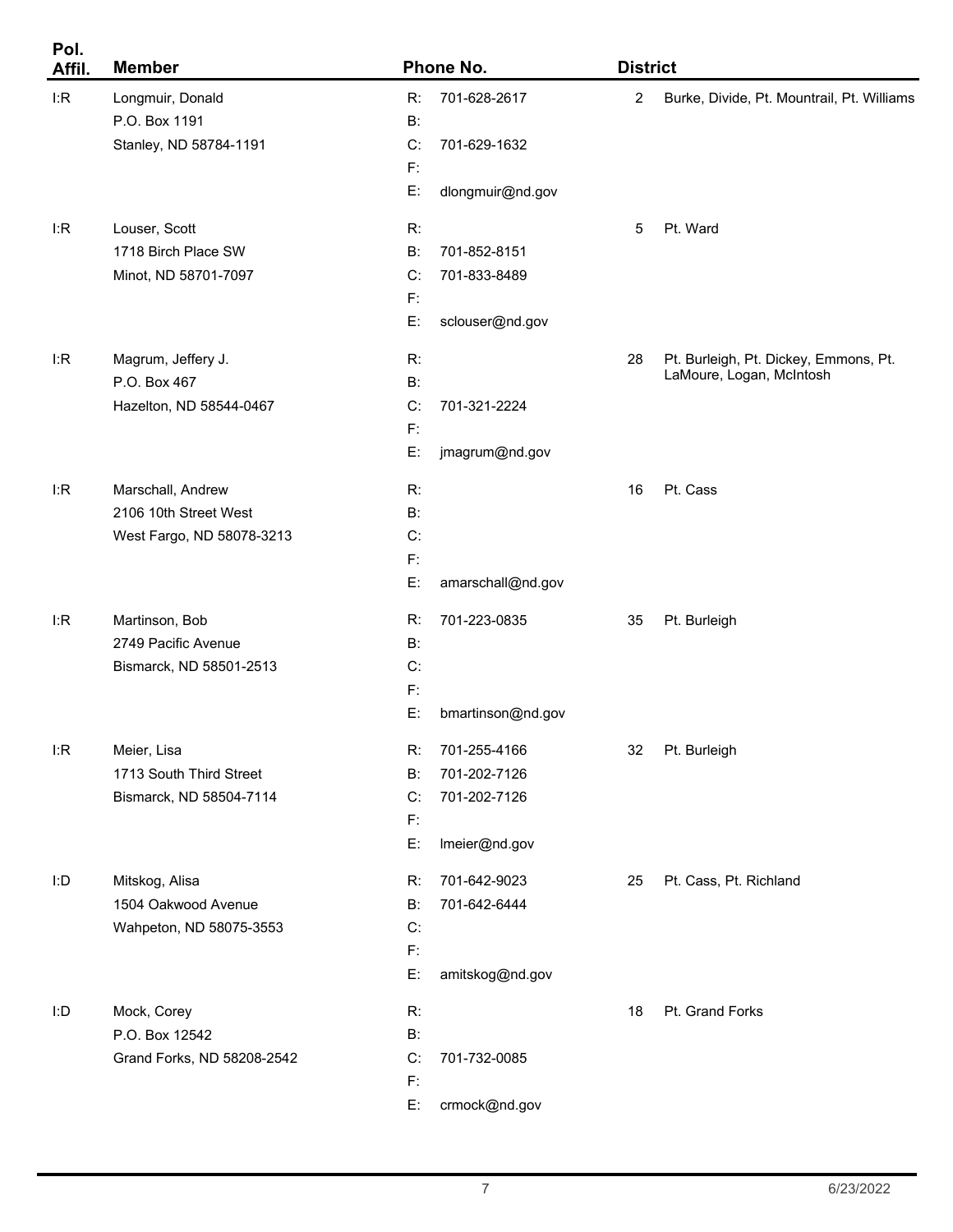| Pol.<br>Affil. | <b>Member</b>              |                | Phone No.       | <b>District</b> |                                       |
|----------------|----------------------------|----------------|-----------------|-----------------|---------------------------------------|
| I:R            | Monson, David              | R:             | 701-496-3394    | $10$            | Cavalier, Pembina, Pt. Walsh          |
|                | P.O. Box 8                 | <b>B:</b>      |                 |                 |                                       |
|                | Osnabrock, ND 58269-0008   | C:             |                 |                 |                                       |
|                |                            | $\mathsf{F}$ : | 701-496-3394    |                 |                                       |
|                |                            | E:             | dmonson@nd.gov  |                 |                                       |
| l:R            | Nathe, Mike                | R:             | 701-250-0645    | 30              | Pt. Burleigh                          |
|                | 1899 Bonn Boulevard        | <b>B:</b>      | 701-223-4055    |                 |                                       |
|                | Bismarck, ND 58504-7019    | C:             |                 |                 |                                       |
|                |                            | F:             |                 |                 |                                       |
|                |                            | E:             | mrnathe@nd.gov  |                 |                                       |
| N:R            | Nehring, Dave              | R:             |                 | 8               | Pt. Burleigh, Pt. McLean              |
|                | 12550 10th Avenue SE       | B:             |                 |                 |                                       |
|                | Bismarck, ND 58504-3831    | C:             | 701-214-3184    |                 |                                       |
|                |                            | $\mathsf{F}$ : |                 |                 |                                       |
|                |                            | E:             | dnehring@nd.gov |                 |                                       |
| l:R            | Nelson, Jon O.             | R:             | 701-776-6738    | 14              | Pt. Benson, Kidder, Pierce, Sheridan, |
|                | 420 Sixth Avenue SE        | B:             |                 |                 | Wells                                 |
|                | Rugby, ND 58368-2320       | C:             | 701-771-2193    |                 |                                       |
|                |                            | $\mathsf{F}$ : |                 |                 |                                       |
|                |                            | E:             | jonelson@nd.gov |                 |                                       |
| I:D            | Nelson, Marvin E.          | R:             |                 | 9               | Rolette                               |
|                | P.O. Box 577               | B:             |                 |                 |                                       |
|                | Rolla, ND 58367-0577       | C:             | 701-550-9731    |                 |                                       |
|                |                            | F:             |                 |                 |                                       |
|                |                            | E:             | menelson@nd.gov |                 |                                       |
| I:R            | O'Brien, Emily             | R:             |                 | 42              | Pt. Grand Forks                       |
|                | 5021 West Elm Court        | <b>B:</b>      |                 |                 |                                       |
|                | Grand Forks, ND 58203-0606 | C:             | 952-693-3109    |                 |                                       |
|                |                            | $\mathsf{F}$ : |                 |                 |                                       |
|                |                            | E:             | eobrien@nd.gov  |                 |                                       |
| I:R            | Ostlie, Mitch              | R:             |                 | 12              | Pt. Stutsman                          |
|                | 905 Fourth Avenue SE       | <b>B:</b>      | 701-952-8821    |                 |                                       |
|                | Jamestown, ND 58401-5510   | C:             | 701-320-8822    |                 |                                       |
|                |                            | F:             | 701-952-8822    |                 |                                       |
|                |                            | E:             | mostlie@nd.gov  |                 |                                       |
| l:R            | Owens, Mark S.             | R:             |                 | 17              | Pt. Grand Forks                       |
|                |                            | <b>B:</b>      | 701-792-1819    |                 |                                       |
|                |                            | C:             |                 |                 |                                       |
|                |                            | $\mathsf{F}$ : | 701-792-1831    |                 |                                       |
|                |                            | E:             | mowens@nd.gov   |                 |                                       |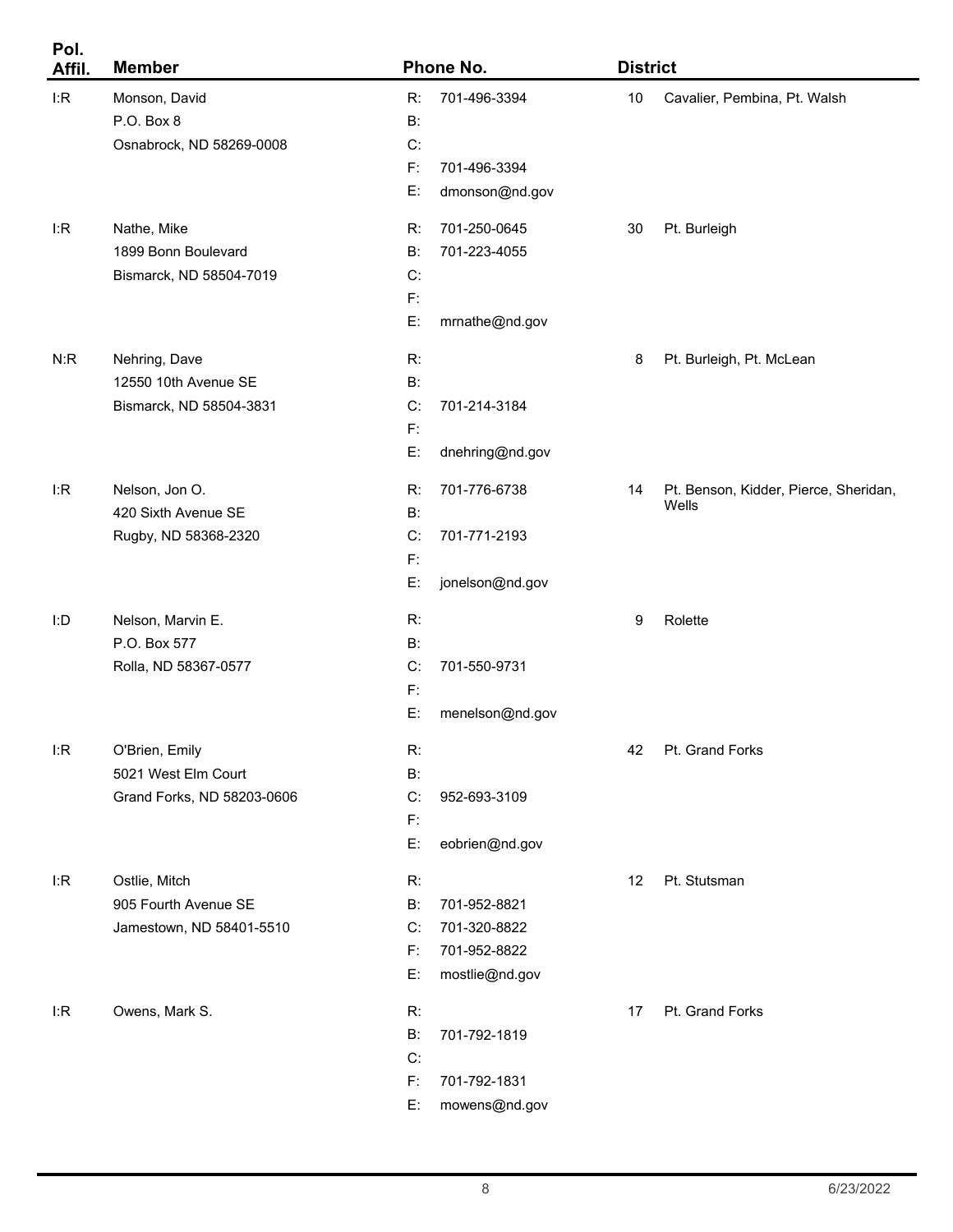| Pol.<br>Affil. | <b>Member</b>                |                | Phone No.          |    | <b>District</b>                         |  |  |
|----------------|------------------------------|----------------|--------------------|----|-----------------------------------------|--|--|
| I:R            | Paulson, Bob                 | R:             |                    | 3  | Pt. Ward                                |  |  |
|                | 9801 Highway 52 South        | $B$ :          |                    |    |                                         |  |  |
|                | Minot, ND 58701-2426         | C:             | 701-833-4752       |    |                                         |  |  |
|                |                              | $F$ :          |                    |    |                                         |  |  |
|                |                              | E:             | bpaulson@nd.gov    |    |                                         |  |  |
| I:R            | Paur, Gary                   | R:             | 701-869-2892       | 19 | Pt. Grand Forks, Pt. Walsh              |  |  |
|                | 2710 28th Street NE          | <b>B:</b>      |                    |    |                                         |  |  |
|                | Gilby, ND 58235-9706         | C:             | 218-791-0491       |    |                                         |  |  |
|                |                              | F:             |                    |    |                                         |  |  |
|                |                              | E:             | gpaur@nd.gov       |    |                                         |  |  |
| I:R            | Pollert, Chet                | R:             | 701-652-2494       | 29 | Foster, Pt. LaMoure, Pt. Stutsman       |  |  |
|                | 151 Crossroads Estates Drive | <b>B:</b>      |                    |    |                                         |  |  |
|                | Carrington, ND 58421-8919    | C:             |                    |    |                                         |  |  |
|                |                              | F:             | 701-947-2180       |    |                                         |  |  |
|                |                              | E:             | cpollert@nd.gov    |    |                                         |  |  |
| I:R            | Porter, Todd                 | R:             | 701-667-2922       | 34 | Pt. Morton                              |  |  |
|                | 4604 Borden Harbor Drive SE  | <b>B:</b>      | 701-255-0812       |    |                                         |  |  |
|                | Mandan, ND 58554-7961        | C:             |                    |    |                                         |  |  |
|                |                              | F.             | 701-255-7247       |    |                                         |  |  |
|                |                              | E:             | tkporter@nd.gov    |    |                                         |  |  |
| I:R            | Pyle, Brandy                 | R:             |                    | 22 | Pt. Cass                                |  |  |
|                | P.O. Box 337                 | B:             |                    |    |                                         |  |  |
|                | Casselton, ND 58012-0337     | C:             | 701-388-2622       |    |                                         |  |  |
|                |                              | F:             |                    |    |                                         |  |  |
|                |                              | E:             | bpyle@nd.gov       |    |                                         |  |  |
| I:R            | Richter, David               | R:             | 701-572-1932       | 1  | Pt. Williams                            |  |  |
|                | 2414 22nd Street West        | B:             | 701-577-6751       |    |                                         |  |  |
|                | Williston, ND 58801-6500     | C:             |                    |    |                                         |  |  |
|                |                              | F:             |                    |    |                                         |  |  |
|                |                              | E:             | dwrichter@nd.gov   |    |                                         |  |  |
| I:R            | Roers Jones, Shannon         | R:             |                    | 46 | Pt. Cass                                |  |  |
|                | 5948 Silverleaf Drive South  | $B$ :          |                    |    |                                         |  |  |
|                | Fargo, ND 58104-7127         | C:             | 701-630-6746       |    |                                         |  |  |
|                |                              | F:             |                    |    |                                         |  |  |
|                |                              | E:             | sroersjones@nd.gov |    |                                         |  |  |
| I:R            | Rohr, Karen M.               | R:             | 701-202-1956       | 31 | Grant, Pt. Hettinger, Pt. Morton, Sioux |  |  |
|                | 1704 Fourth Street NE        | <b>B:</b>      |                    |    |                                         |  |  |
|                | Mandan, ND 58554-3814        | C:             | 701-202-1956       |    |                                         |  |  |
|                |                              | $\mathsf{F}$ : |                    |    |                                         |  |  |
|                |                              | E:             | kmrohr@nd.gov      |    |                                         |  |  |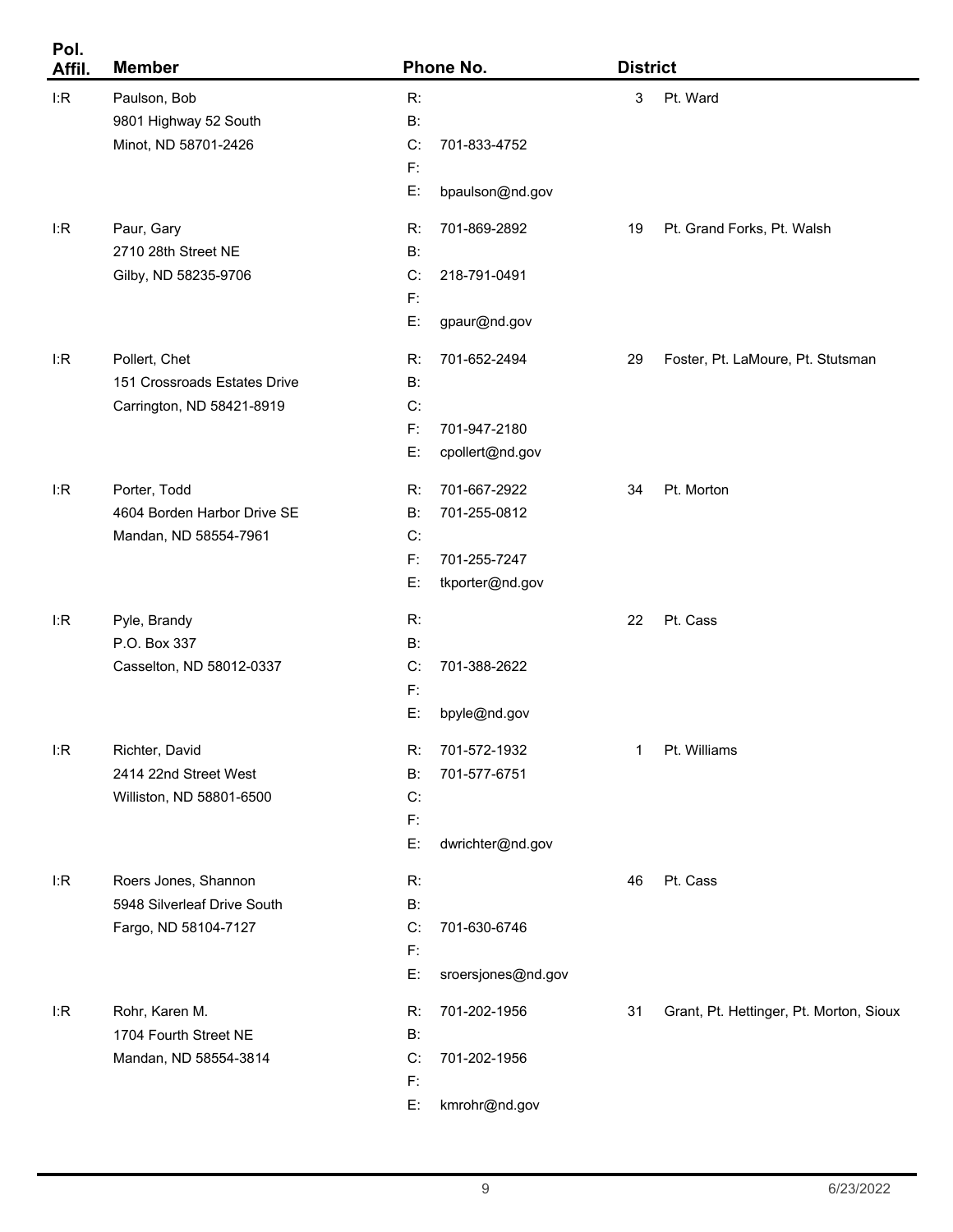| Pol.<br>Affil. | <b>Member</b>              |           | Phone No.         | <b>District</b> |                                          |
|----------------|----------------------------|-----------|-------------------|-----------------|------------------------------------------|
| I:R            | Ruby, Dan                  | R:        |                   | 38              | Pt. Ward                                 |
|                | 4620 46th Avenue NW        | $B$ :     |                   |                 |                                          |
|                | Minot, ND 58703-8710       | C:        | 701-720-7442      |                 |                                          |
|                |                            | $F$ :     |                   |                 |                                          |
|                |                            | E:        | druby@nd.gov      |                 |                                          |
| l:R            | Ruby, Matthew              | R:        |                   | 40              | Pt. Ward                                 |
|                | 1400 Golden Valley Lane    | <b>B:</b> |                   |                 |                                          |
|                | Minot, ND 58703-1192       | C:        | 701-509-8149      |                 |                                          |
|                |                            | $F$ :     |                   |                 |                                          |
|                |                            | E:        | mruby@nd.gov      |                 |                                          |
| l:R            | Sanford, Mark              | R:        | 701-772-4236      | 17              | Pt. Grand Forks                          |
|                | 675 Vineyard Drive         | B:        |                   |                 |                                          |
|                | Grand Forks, ND 58201-2904 | C:        |                   |                 |                                          |
|                |                            | F:        |                   |                 |                                          |
|                |                            | E:        | masanford@nd.gov  |                 |                                          |
| l:R            | Satrom, Bernie             | R:        |                   | 12              | Pt. Stutsman                             |
|                | P.O. Box 950               | B:        | 701-252-4058      |                 |                                          |
|                | Jamestown, ND 58402-0950   | C:        | 701-320-7239      |                 |                                          |
|                |                            | F:        | 701-252-4065      |                 |                                          |
|                |                            | E:        | blsatrom@nd.gov   |                 |                                          |
| l:R            | Schatz, Mike               | R:        | 701-579-4823      | 36              | Pt. Dunn, Pt. Hettinger, Pt. Morton, Pt. |
|                | 400 East Ninth Street      | B:        |                   |                 | Stark                                    |
|                | New England, ND 58647-7528 | C:        | 701-333-8610      |                 |                                          |
|                |                            | F:        |                   |                 |                                          |
|                |                            | E:        | mischatz@nd.gov   |                 |                                          |
| I:R            | Schauer, Austen            | R:        |                   | 13              | Pt. Cass                                 |
|                | 110 West Beaton Drive      | <b>B:</b> |                   |                 |                                          |
|                | West Fargo, ND 58078-2657  | C:        | 701-730-4474      |                 |                                          |
|                |                            | F:        |                   |                 |                                          |
|                |                            | E:        | aschauer@nd.gov   |                 |                                          |
| l:R            | Schmidt, Jim               | R:        |                   | 31              | Grant, Pt. Hettinger, Pt. Morton, Sioux  |
|                | 5165 Highway 1806          | <b>B:</b> |                   |                 |                                          |
|                | Huff, ND 58554-8721        | C:        | 701-426-2102      |                 |                                          |
|                |                            | F:        |                   |                 |                                          |
|                |                            | E:        | jeschmidt@nd.gov  |                 |                                          |
| I:D            | Schneider, Mary            | R:        | 701 235-0316      | 21              | Pt. Cass                                 |
|                | 1011 Eighth Street South   | B:        | 701-306-0860      |                 |                                          |
|                | Fargo, ND 58103-2725       | C:        | 701-306-0860      |                 |                                          |
|                |                            | F:        |                   |                 |                                          |
|                |                            | E:        | mschneider@nd.gov |                 |                                          |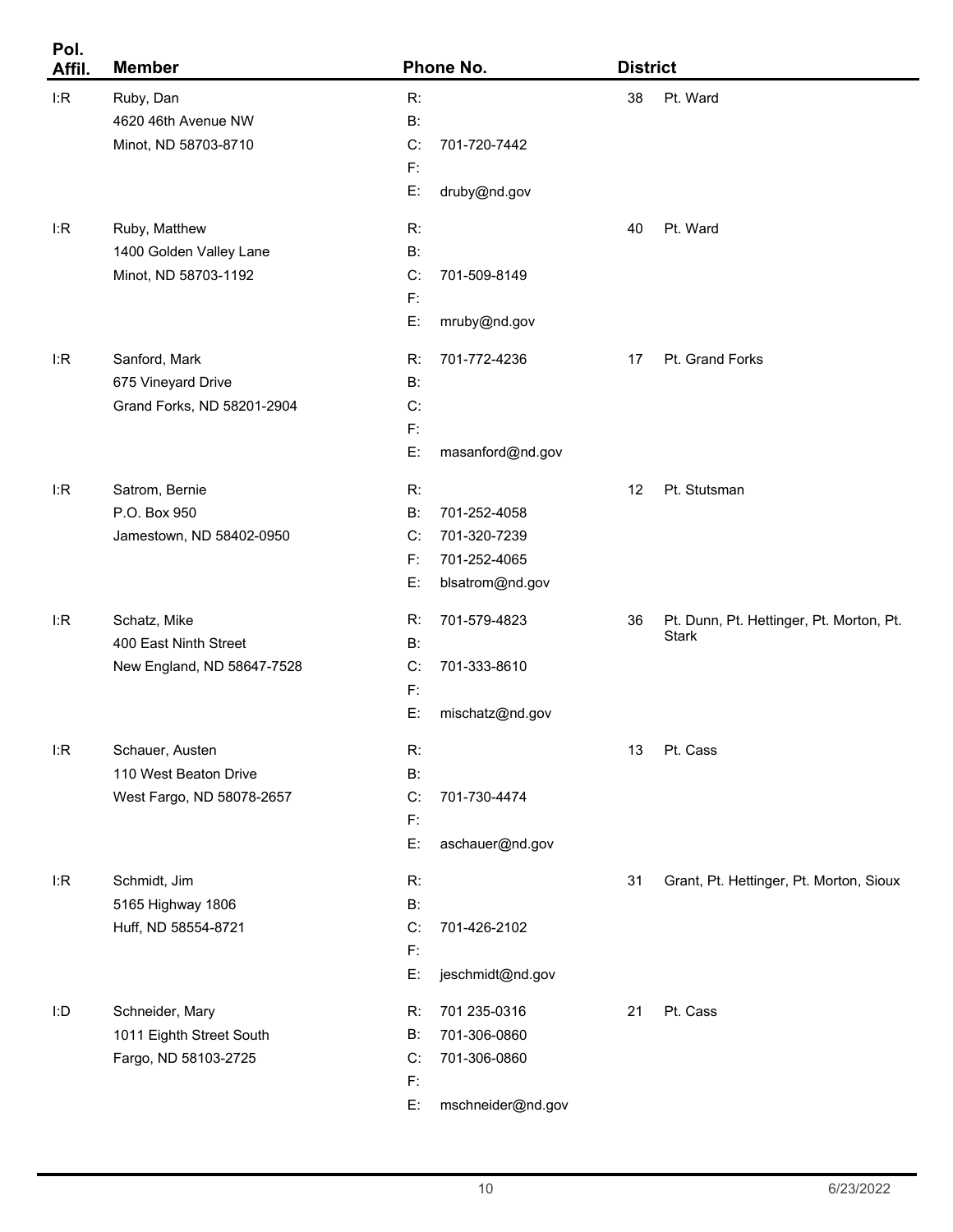| Pol.<br>Affil. | <b>Member</b>                    |                | Phone No.             |    | <b>District</b>                       |  |  |
|----------------|----------------------------------|----------------|-----------------------|----|---------------------------------------|--|--|
| I:R            | Schobinger, Randy A.             | R:             |                       | 40 | Pt. Ward                              |  |  |
|                |                                  | $B$ :          |                       |    |                                       |  |  |
|                |                                  | C:             |                       |    |                                       |  |  |
|                |                                  | F:             |                       |    |                                       |  |  |
|                |                                  | E:             | rschobinger@nd.gov    |    |                                       |  |  |
| l:R            | Schreiber-Beck, Cynthia          | R:             |                       | 25 | Pt. Cass, Pt. Richland                |  |  |
|                | 1251 Pegasus Road                | B:             | 701-642-5777          |    |                                       |  |  |
|                | Wahpeton, ND 58075-4868          | C:             | 701-899-3232          |    |                                       |  |  |
|                |                                  | $\mathsf{F}$   |                       |    |                                       |  |  |
|                |                                  | E:             | cschreiberbeck@nd.gov |    |                                       |  |  |
| l:R            | Skroch, Kathy                    | R:             | 701-538-7396          | 26 | Pt. Dickey, Pt. Ransom, Pt. Richland, |  |  |
|                | 10105 155th Avenue SE            | B:             |                       |    | Sargent                               |  |  |
|                | Lidgerwood, ND 58053-9761        | C:             |                       |    |                                       |  |  |
|                |                                  | F:             |                       |    |                                       |  |  |
|                |                                  | E:             | kskroch@nd.gov        |    |                                       |  |  |
| l:R            | Steiner, Vicky                   | R:             |                       | 37 | Pt. Stark                             |  |  |
|                | 859 Senior Avenue                | B:             |                       |    |                                       |  |  |
|                | Dickinson, ND 58601-3755         | C:             | 701-290-1376          |    |                                       |  |  |
|                |                                  | F:             |                       |    |                                       |  |  |
|                |                                  | E:             | vsteiner@nd.gov       |    |                                       |  |  |
| N:R            | Stemen, Greg                     | R:             |                       | 27 | Pt. Cass                              |  |  |
|                | 4850 46th Street South, Apt. 117 | B:             |                       |    |                                       |  |  |
|                | Fargo, ND 58104-5016             | C:             | 507-828-7836          |    |                                       |  |  |
|                |                                  | F:             |                       |    |                                       |  |  |
|                |                                  | E:             | gstemen@nd.gov        |    |                                       |  |  |
| I:R            | Strinden, Michelle               | R:             |                       | 41 | Pt. Cass                              |  |  |
|                | 3223 Timber Creek Circle South   | $B$ :          |                       |    |                                       |  |  |
|                | Fargo, ND 58104-7745             | C:             | 701-799-9799          |    |                                       |  |  |
|                |                                  | $\mathsf{F}$   |                       |    |                                       |  |  |
|                |                                  | E:             | mstrinden@nd.gov      |    |                                       |  |  |
| N:R            | Thomas, Paul J.                  | R:             |                       | 6  | Bottineau, McHenry, Renville          |  |  |
|                | 1555 Bison Drive                 | $B$ :          |                       |    |                                       |  |  |
|                | Velva, ND 58790-4800             | C:             | 701-626-2777          |    |                                       |  |  |
|                |                                  | $\mathsf{F}$   |                       |    |                                       |  |  |
|                |                                  | E:             | paulthomas@nd.gov     |    |                                       |  |  |
| l:R            | Toman, Nathan                    | R:             |                       | 34 | Pt. Morton                            |  |  |
|                | 203 Fourth Avenue NW             | $B$ :          |                       |    |                                       |  |  |
|                | Mandan, ND 58554-3135            | C:             | 701-484-1906          |    |                                       |  |  |
|                |                                  | $\mathsf{F}$ : |                       |    |                                       |  |  |
|                |                                  | E:             | nptoman@nd.gov        |    |                                       |  |  |

۰